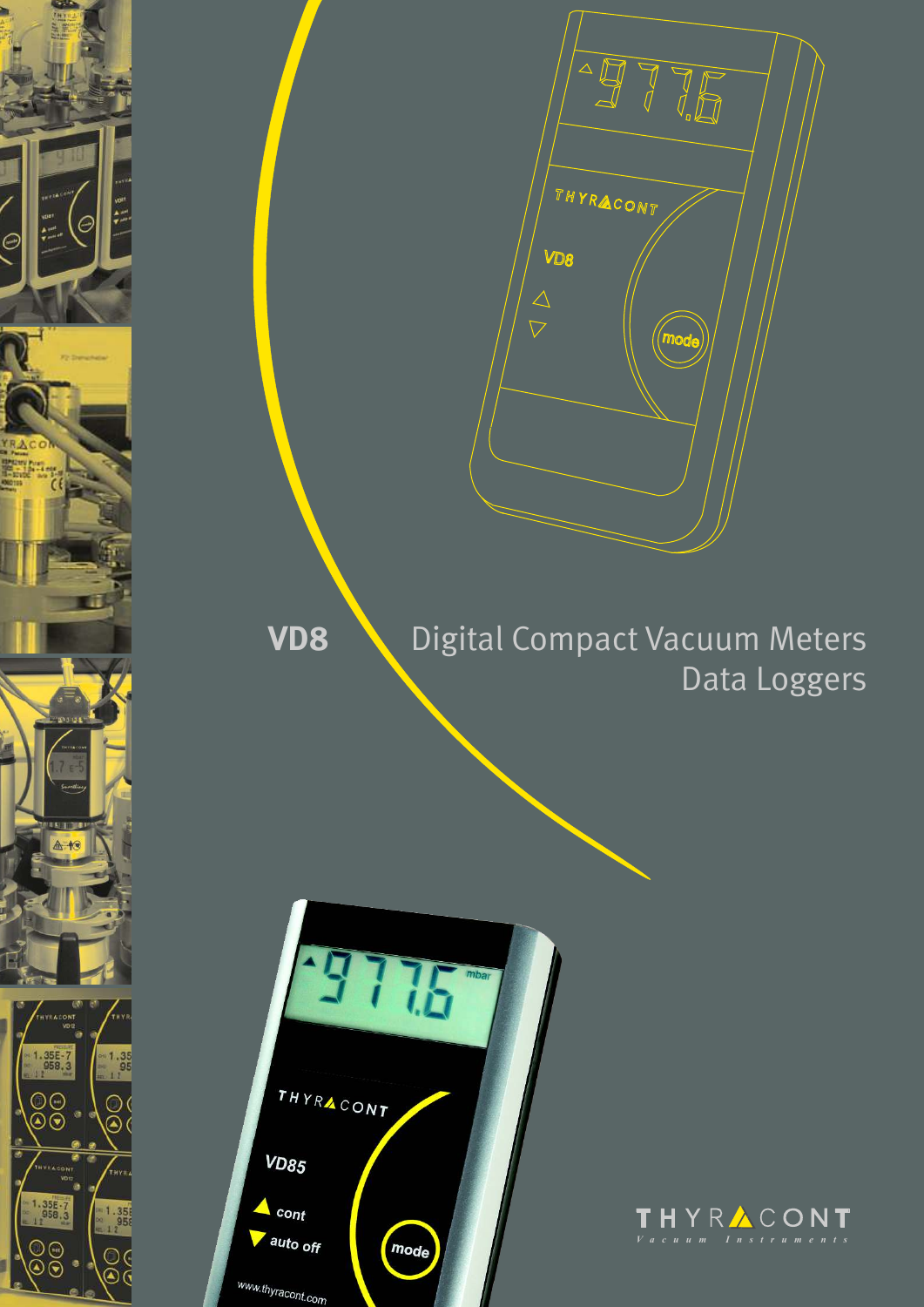



# THYRACONT

## **Your Digital Compact Vacuum Meters / Data Loggers -4 For 1600 to 5 x 10 mbar**

The VD8 family of compact vacuum meters is fully electronic and combines high quality sensors and micro controller technology with modern design. Our customers appreciate these easy to use gauges as reliable tools in quality control, service and laboratory.

### **Do You Want To Know Exactly?**

Using the VD8 series vacuum meters the digital display shows the precise absolute pressure.

Sensors with temperature compensation and sophisticated evaluation electronics guarantee high accuracy and reproducible

### **Quality Assurance Made Easy**

Optionally the vacuum meters can be used as data logger to store pressure data during the

Push button data transmission via USB to a PC allows analysis and documentation using our VacuGraph<sup>TM</sup> Windows software.

On request works calibration of the vacuum meter is provided. It documents the traceability to DKD national German calibration standards.

### **You Can Choose**

Mobile use or fixed installation? Integrated or detachable sensor? Quick spot check of actual pressure or documentation of measurements on a PC? The VD8 meets all these needs and more...

### **Further VD8 Advantages**

- High battery life due to clocked measurement
- Display of minimum and maximum pressure
- Automatic switch-off or continuous operation
- Option: data logging at measurement changes
- Versatile and multifunctional • Operation with battery or
- power supply • Stainless steel flange





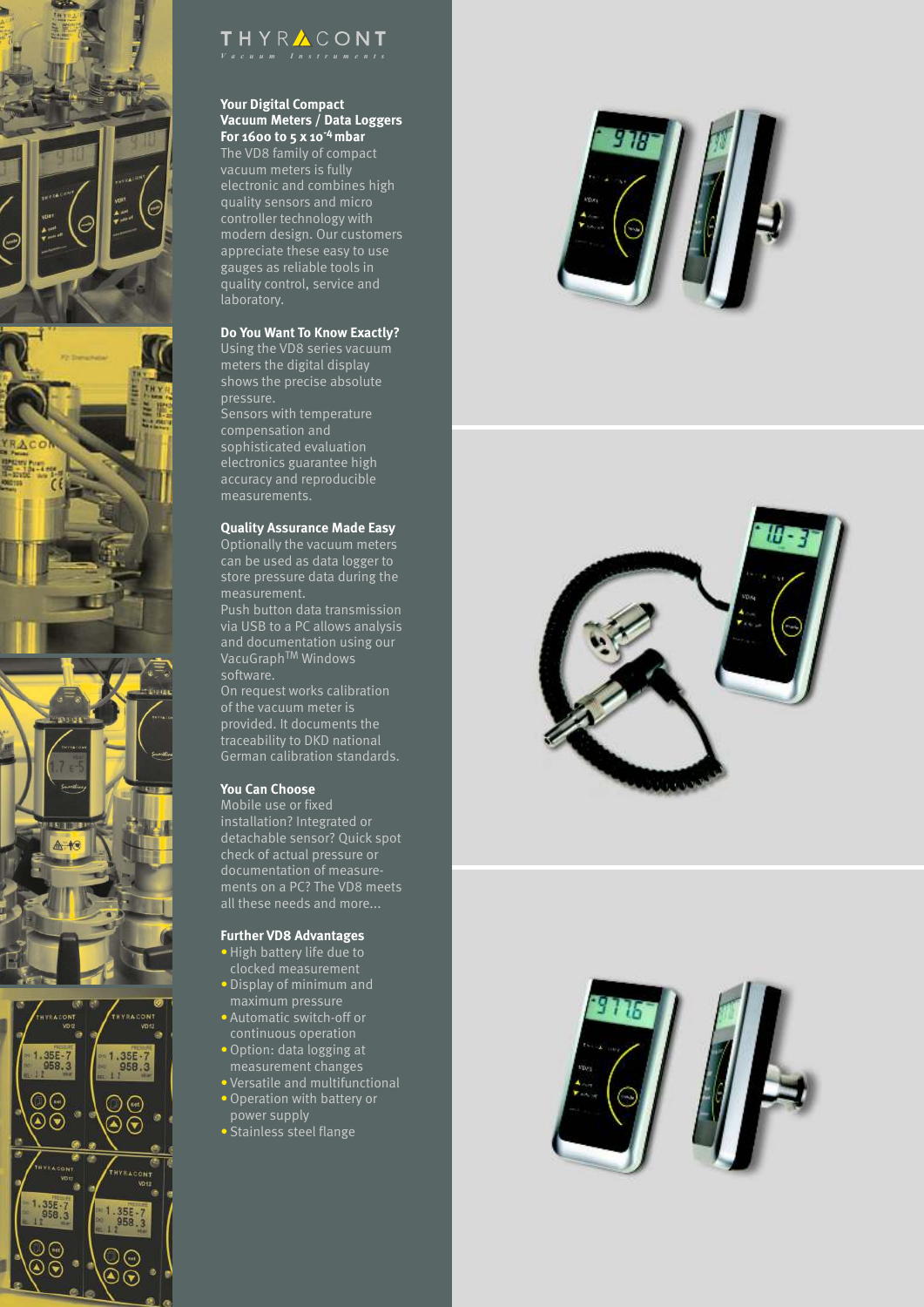# **V D 8 1 1 6 0 0 t o 1 mb a r** Ce r a m i c S e n s o r

#### **Application Example Solution Solution Applications**

food products by a factor  $3$  to  $5$ ; the package is first evacuated and then hermetically

#### **Challenge**

must be regularly checked. Only when there checked. is a sufficient vacuum inside the packing, quality, freshness, nutrients and taste of the product can be fully maintained.

vacuum meter is taken out of the packing and mercury manometers Vacuum packaging increases storage life of To check correct performance a battery Setup and check of the Setup and check of the storage operated VD81 is vacuum-sealed instead of RA a vacuum plants the product at regular time intervals. During **Analysis instruments** sealed. **the packaging process the instrument stores** Chemical engineering the achieved minimum pressure. After the substitution of mechanical vacuum meter is taken out of the backing and mercury manometers Correct functioning of the packing machine this minimum pressure can be displayed and Vacuum furnaces

**- <sup>4</sup> V D 83 1 0 0 t o 5 x 1 0 mb a r**  P i r a n i **- <sup>3</sup> V D 8 4 1 0 0 t o 1 x 1 0 mb a r**  E x t e r n a l P i r a n i

Vacuum insulation of liquid gas tanks dangerous rise in pressure.<br>
protects the liquified gas from the influence **Solution Solution Service and maintenance** protects the liquified gas from the influence of ambient heat. The vacuum envelope of ambient heat. The vacuum envelope Vacuum and Using a VD84 vacuum meter with detachable<br>
effectively prevents heat conduction sensor head the insulating vacuum of a gas<br>
between the tank and its environment.

#### **Challenge**

To assure correct functioning of the Sensor, which remains fixed at the insulation envelope. The vacuum meter is insulation and detect leakage in the gas msulation and detect teakage in the gas<br>tank or the outer shell as soon as possible, that the vacuum can be checked.<br>that the vacuum can be checked. Failure of the vacuum insulation runs the

**Application Example Applications** risk of the gas heating up resulting in a

#### **Solution**

tank can be checked easily and quickly.<br>Cooling and refrigeration tank can be checked easily and quickly. Each gas tank is equipped with a separate<br>sensor, which remains fixed at the

- 
- 

# **- <sup>4</sup> V D 8 5 1 2 0 0 t o 5 x 1 0 mb a r** Co m b i s e n s o r P i e z o / P i r a n i

## **Application Example Solution Applications**

### **Challenge**

maintenance work the ultimate minimum<br> $\frac{1}{10}$  In this case the vacuum meter is used as<br> $\frac{1}{10}$  at a logger which stores the measurement pressure achieved and the pump down data logger which stores the measurements characteristic have to be recorded. These  $\frac{1}{2}$  in the gauge memory Via a USB interface factors provide essential information about data can be transmitted to a PC for further the actual condition and performance of the analysis and documentation. pump.

Systematic maintenance and servicing of A VD85 with wide range combination sensor **C** Leakage testing vacuum pumps helps to prevent failure in is capable of capturing the minimum **Quality assurance** production processes and improves the pressure of many pump types like Service and maintenance availability of systems. The same strong diaphragm, scroll or rotary vane pumps. In Vacuum evaporators addition the instrument can measure and, on  $\bullet$  Coating demand, record the complete pump down For diagnosis of a pump as well as for cycle from atmospheric to ultimate pressure.<br>maintenance work the ultimate minimum lin this case the vacuum meter is used as in the gauge memory. Via a USB interface

- 
- 
- 
-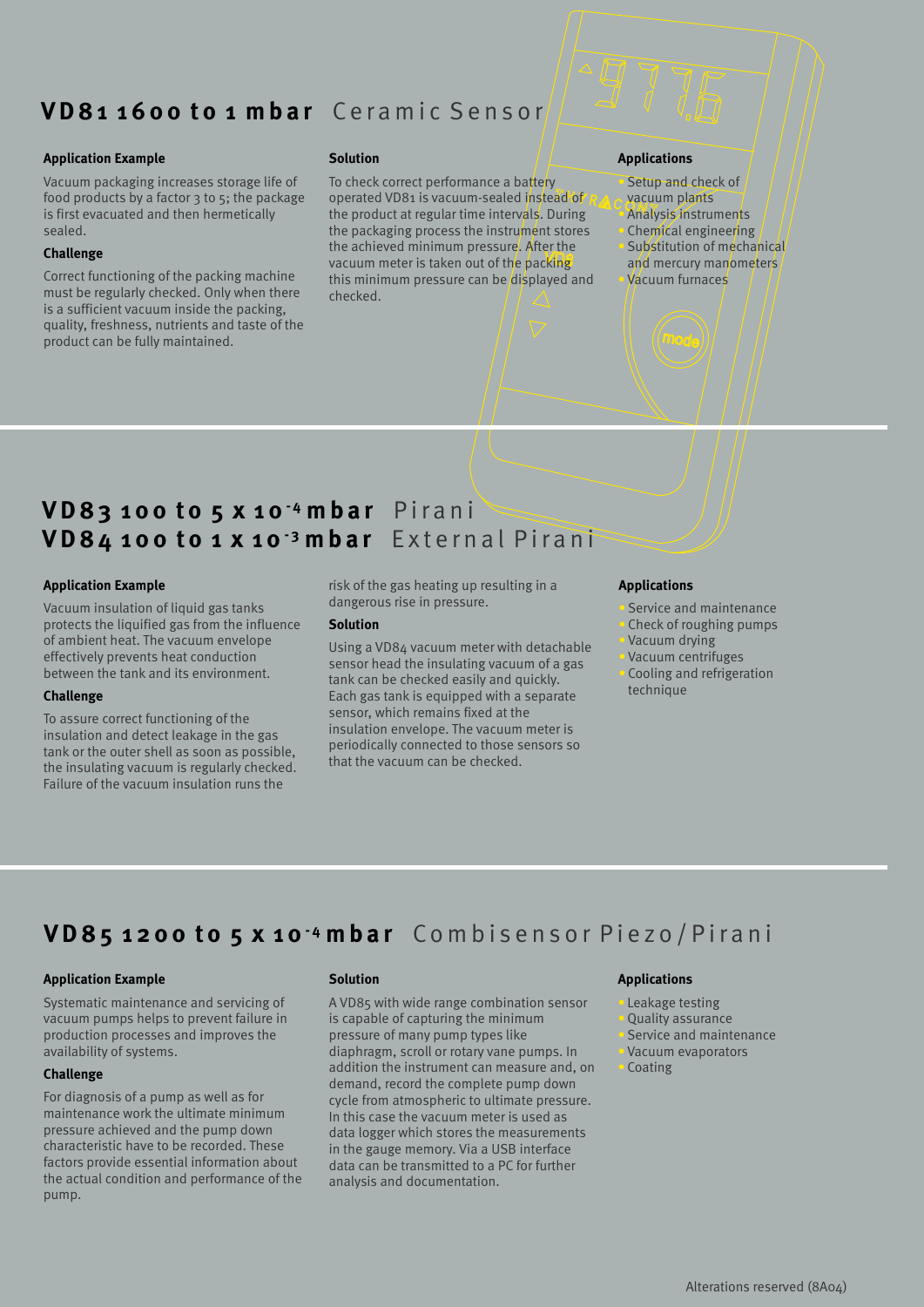

# **Compact Vacuum Meter / Data Logger Absolute Pressure 1600 to 1 mbar**

The versatile VD81 digital vacuum meter measures absolute pressure in the rough vacuum range.

It is available with USB interface and can be used as data logger.

The VD81 can be operated with either battery or external power supply making it ideal for both, portable or stationary applications.



### **Typical Applications**

- Checking and setup of vacuum plants
- Operational control and documentation at vacuum plants and pumps
- Service and maintenance
- Modern teaching aid with PC **All Contains the Container** interface
- Replacement of mercury manometers in research and teaching, laboratories and manufacturing
- Leak tests
- Packing machines and the control of the control of the control of the control of the control of the control o
- Analysis instruments
- Chemical process engineering

### **Benefits**

• Checking and setup of **Example 2** Chemically resistant ceramic **USB** interface sensor with FKM sealing

- 
- Excellent long term stability
- 

Vacuum connection by small flange, G1/4 female thread or screw in hose nozzle **Optionally measurements are saved** 

Compact, easy to use

of high and low values Min/Max Memory:<br>Storage and display state of the Online data transfer to PC via USB

mbar, Torr, hPa

- Easy configuration of the vacuum High repeatability meter by VacuGraph™ software or directly at the instrument
- Measuring rate of the data logger Up to 5000 h battery life can be arbitrarily set by means of VacuGraph<sup>™</sup> software or directly selected at the instrument
	- only on pressure change to reduce<br>data volume
	-
- Data logger functionality: Save up to 2000 measurements in Automatic switch off or<br>the vacuum meter and push button<br>data transfer to a DC data transfer to a PC; no PC Pressure units<br>
The Pressure units<br>
Pressure units<br>
Pressure units<br>
Pressure units<br>
Pressure units<br>
Pressure units<br>
Pressure units<br>
Pressure units<br>
Pressure units<br>
Pressure units<br>
Pressure units<br>
Pressure units<br>
Pressure u

Exact readjustment<br>
without a potentiometer<br>  $\frac{1}{2}$  for saving and plotting without a potentiometer measurements on PC

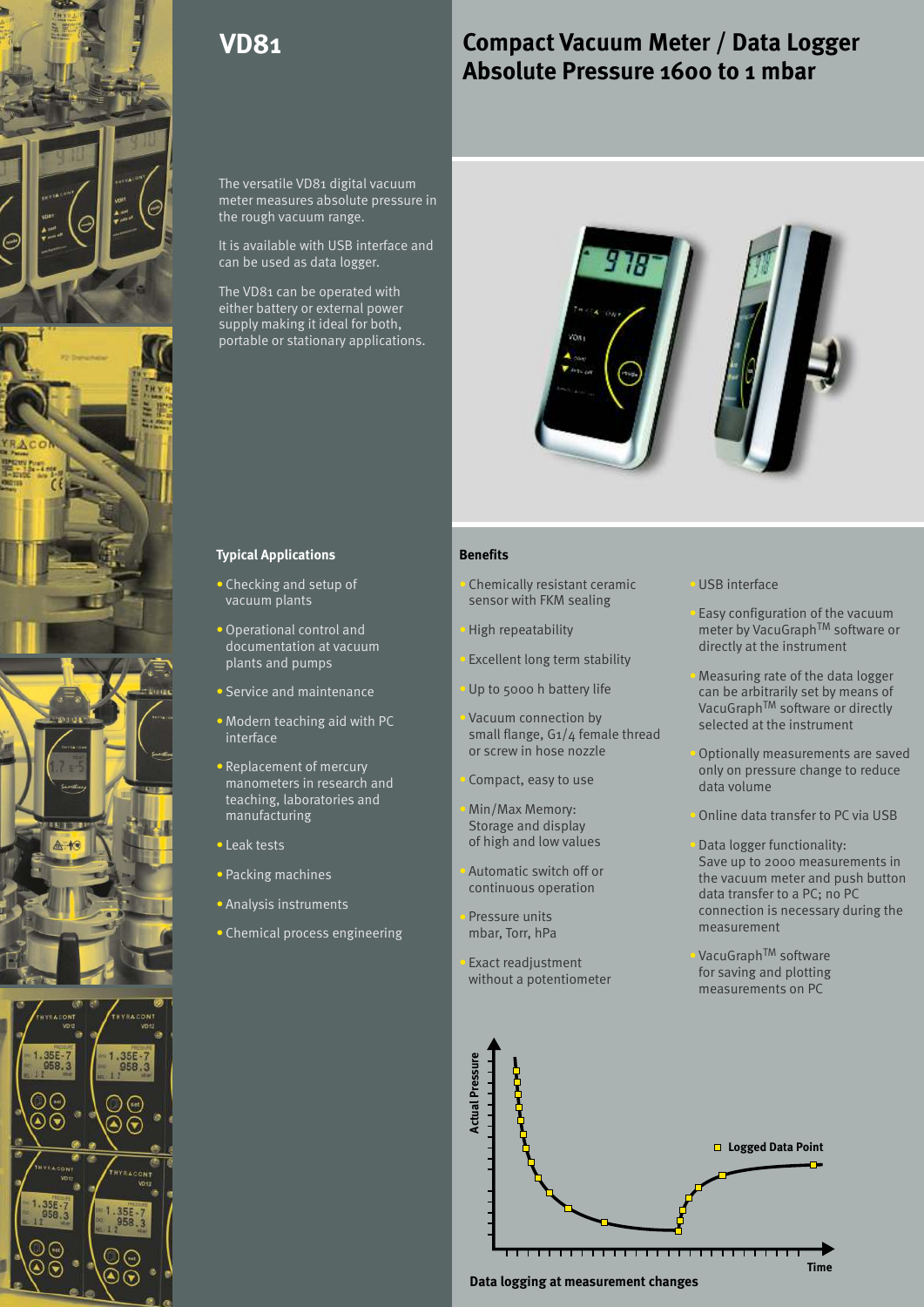

| <b>Measuring Principle</b>              | Piezo resistive, independent of gas type                                                                                   |  |  |  |  |  |
|-----------------------------------------|----------------------------------------------------------------------------------------------------------------------------|--|--|--|--|--|
| <b>Materials In Contact With Vacuum</b> | Stainless steel 1.4305, Al2O3 ceramic, FKM                                                                                 |  |  |  |  |  |
| <b>Measurement Range</b>                | 1600 - 1 mbar (1200 - 1 Torr), max. overpressure 4 bar absolute                                                            |  |  |  |  |  |
| Resolution                              | 1 mbar (Torr)                                                                                                              |  |  |  |  |  |
| Accuracy                                | < ± 0.3% full scale (linearity, hysteresis, repeatability)                                                                 |  |  |  |  |  |
| <b>Response Time</b>                    | 20 ms                                                                                                                      |  |  |  |  |  |
| <b>Measuring Rate</b>                   | 1.0 s (100 ms in data logger mode)                                                                                         |  |  |  |  |  |
| Data Logging Rate                       | 0.1999 S                                                                                                                   |  |  |  |  |  |
| <b>Operating Temperature</b>            | $0+50^{\circ}C$                                                                                                            |  |  |  |  |  |
| <b>Storage Temperature</b>              | $-20+60$ <sup>o</sup> C                                                                                                    |  |  |  |  |  |
| <b>Power Supply</b>                     | 9 V block battery (alternatively NiMh rechargeable battery)<br>or 15 VDC external (power supply)                           |  |  |  |  |  |
| <b>Power Consumption</b>                | Approx. 2 mW                                                                                                               |  |  |  |  |  |
| <b>Operating Time</b>                   | 9 V lithium battery: max. 5000 h<br>9 V Alkaline 6LR61 battery: max. 2500 h<br>9 V rechargeable battery 150 mA: max. 500 h |  |  |  |  |  |
| <b>Electrical Connection</b>            | Jack for external power supply                                                                                             |  |  |  |  |  |
| <b>Vacuum Connection</b>                | DN 16 ISO-KF with G1/4 female thread or<br>hose nozzle (accessory VD81SW1)                                                 |  |  |  |  |  |
| <b>Protection Class</b>                 | IP40                                                                                                                       |  |  |  |  |  |
| <b>Display</b>                          | $LCD$ 12 mm                                                                                                                |  |  |  |  |  |
| Weight                                  | Approx. 200 g (battery included)                                                                                           |  |  |  |  |  |
|                                         |                                                                                                                            |  |  |  |  |  |

## **Product Codes**

#### **VD81** •

Compact vacuum meter, 1600 to 1 mbar, DN 16 ISO-KF flange with G1/4 female thread

### **Accessories:**

**VD8CASE** • Protective case

**VD8ALK** • AlMn battery, 9 V block 6LR61

#### **VD8N4** •

External power supply, 100 to 240 VAC

**VD81SW1** •

Hose nozzle, nickel coated brass

#### **VD8ANS** •

Connection set with tee DN 16 ISO-KF, 2 centering rings and 2 clamps

#### **VGR**  •

VacuGraph<sup>TM</sup> software for Windows

**WUSB0002** • Interface cable USB, shielded, 2 m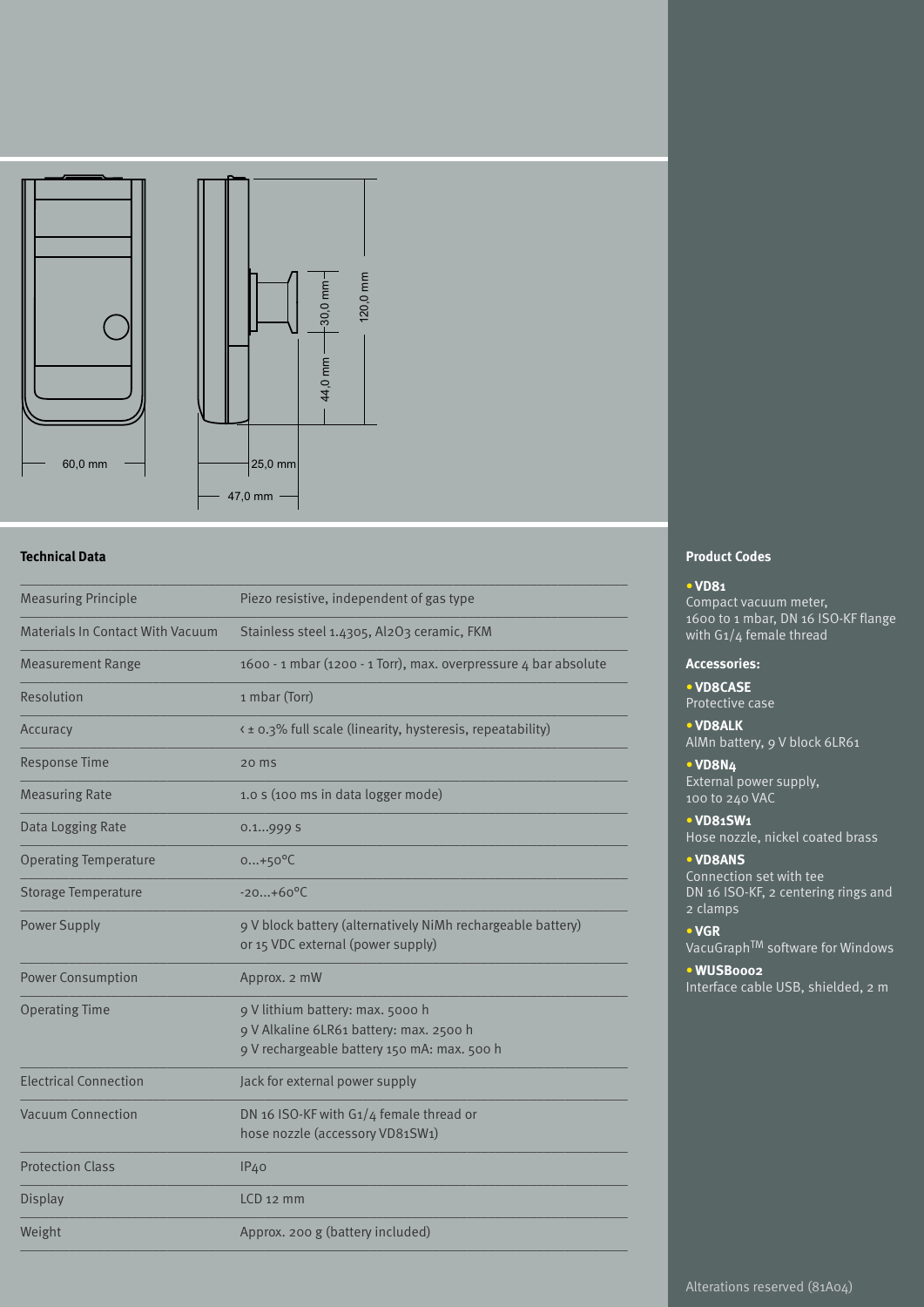

# **Compact Vacuum Meter / Data Logger** Absolute Pressure 100 to 5 x 10<sup>-4</sup> mbar

VD83 precision digital vacuum meter measures absolute pressure in the fine vacuum range.

It is available with USB interface and can be used as data logger.

The VD83 can be operated with either battery or external power supply making it ideal for portable or fixed applications.





#### **Typical Applications**

- Checking and setup of vacuum appliances
- Diagnosis and documentation of rotary vane vacuum pumps
- Service and maintenance **Excellent repeatability Constanting Constanting Constanting Constanting Constanting Constanting Constanting Constanting Constanting Constanting Constanting Constanting Constanting Constanting C**
- Modern teaching aid with PC **Allong** interface
- Recording and plotting of **Fight Development Control** High battery life due to pump down diagrams
- Leak tests in the contract of the contract of the contract of the contract of the contract of the contract of the contract of the contract of the contract of the contract of the contract of the contract of the contract o
- Vacuum centrifugation and the state of the
- Coating plants **Coating plants**
- Evaporators

### **Benefits**

- Checking and setup of **Example 2** Temperature compensated, **USB** interface metal sealed Pirani sensor with
	-
	-
	-
	- clocked measurement
	-
	- Pressure units mbar, Torr, hPa
	- Storage and display
	- Gas correction factors for correct for saving and plotting<br>measurements on PC pressure readings
	- Precise push button readjustment
	- Battery conserving auto-off mode or continuous operation



Easy configuration of the vacuum meter by VacuGraph<sup>TM</sup> software or High accuracy directly at the instrument

Excellent repeatability **Measuring rate of the data logger** can be arbitrarily set by means of The sensor is well protected<br>  $\frac{V_{\text{acuGraph}}}{V_{\text{acuGraph}} + V_{\text{acuGraph}}}}$  software or directly<br>
selected at the instrument selected at the instrument

High battery life due to **Online data transfer to PC via USB** 

Data logger functionality: Compact, user-friendly Save up to 2000 measurements in the vacuum meter and push button data transfer to a PC; no PC Min/Max memory:<br>
Connection is necessary during the<br>
Faxage and display measurement

of high and low values<br>Conservation for the sort and plotting for saving and plotting

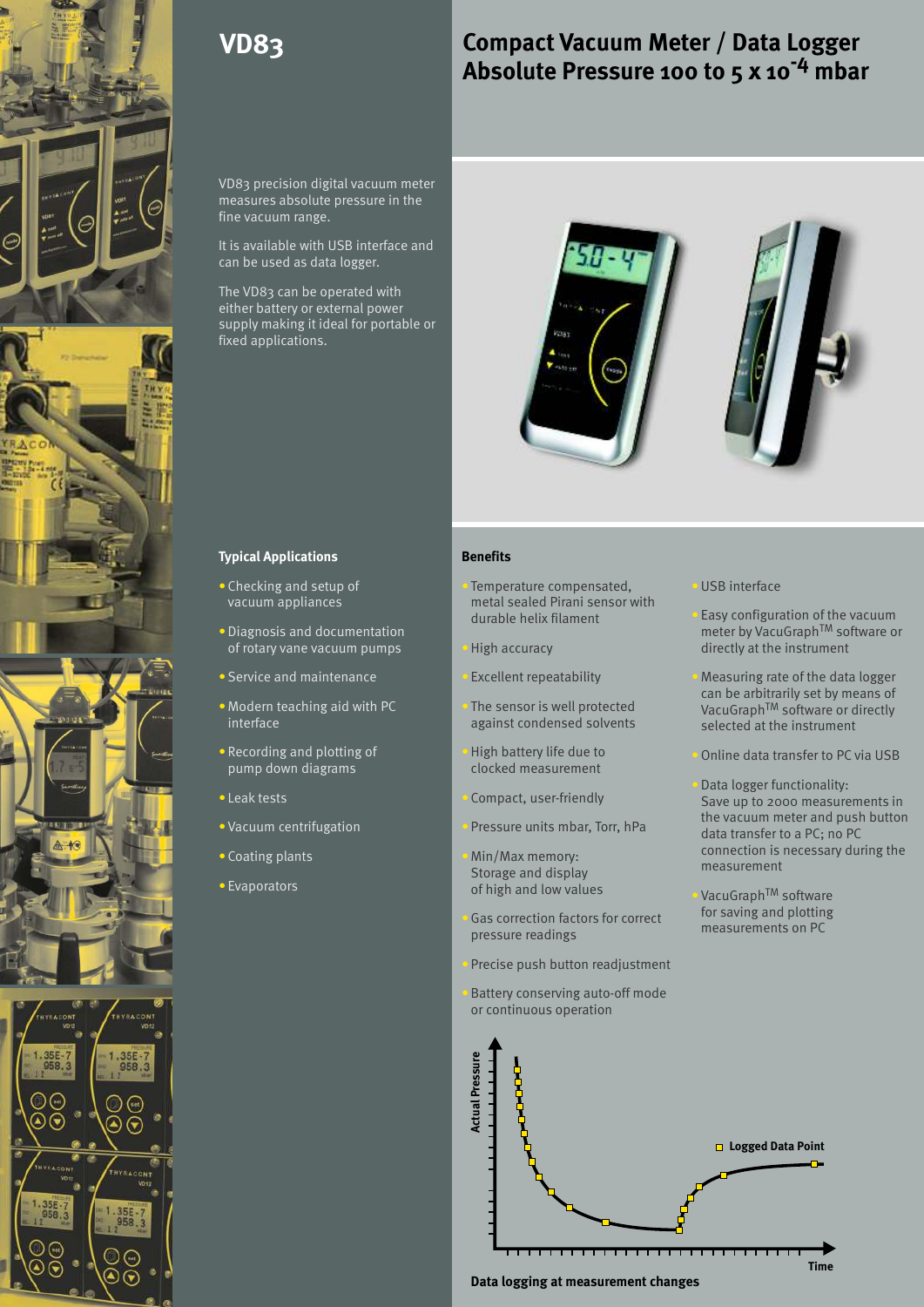

| <b>Measuring Principle</b>              | Pirani, depending on gas type                                                                                                                   |  |  |  |  |  |
|-----------------------------------------|-------------------------------------------------------------------------------------------------------------------------------------------------|--|--|--|--|--|
| <b>Materials In Contact With Vacuum</b> | Stainless steel 1.4307, tungsten, nickel, glass                                                                                                 |  |  |  |  |  |
| <b>Measurement Range</b>                | 100 - 5 x 10 <sup>-4</sup> mbar (75 - 5 x 10 <sup>-4</sup> Torr),<br>max. overpressure 4 bar absolute                                           |  |  |  |  |  |
| Resolution                              | 2-digit plus exponent                                                                                                                           |  |  |  |  |  |
| Accuracy                                | 100 - 20 mbar: < ±30% from reading<br>20 - 2 x 10 <sup>-3</sup> mbar: $\leftarrow$ ±10% from reading<br>< 1 x 10 <sup>-3</sup> mbar: < factor 2 |  |  |  |  |  |
| <b>Measuring Rate</b>                   | 1.0 <sub>S</sub>                                                                                                                                |  |  |  |  |  |
| Data Logging Rate                       | 1999 S                                                                                                                                          |  |  |  |  |  |
| <b>Operating Temperature</b>            | $+5+50^{\circ}C$                                                                                                                                |  |  |  |  |  |
| <b>Storage Temperature</b>              | $-20+60^{\circ}$ C                                                                                                                              |  |  |  |  |  |
| <b>Power Supply</b>                     | 9 V block battery, NiCd rechargeable battery or 15 VDC external                                                                                 |  |  |  |  |  |
| <b>Electrical Connection</b>            | Jack for external power supply                                                                                                                  |  |  |  |  |  |
| <b>Power Consumption</b>                | Approx. 110 mW                                                                                                                                  |  |  |  |  |  |
| Vacuum Connection                       | Stainless steel small flange DN 16 ISO-KF                                                                                                       |  |  |  |  |  |
| <b>Operating Time</b>                   | Max. 100 h with 9V lithium battery,<br>max. 40 h with 9V Alkali-Mangan battery                                                                  |  |  |  |  |  |
| <b>Display</b>                          | $LCD$ 12 mm                                                                                                                                     |  |  |  |  |  |
| <b>Protection Class</b>                 | IP <sub>40</sub>                                                                                                                                |  |  |  |  |  |
| Weight                                  | Approx. 200 g (battery included)                                                                                                                |  |  |  |  |  |
|                                         |                                                                                                                                                 |  |  |  |  |  |

## **Product Codes**

#### **VD83** •

Compact vacuum meter,<br>100 to 5 x 10<sup>-4</sup> mbar, DN 16 ISO-KF flange

## **Accessories:**

**VD8CASE** • Protective case

### **VD8ALK** •

AlMn battery, 9 V block 6LR61

**VD8N4**  • External power supply, 100 to 240 VAC

#### **VD8ANS** •

Connection set with tee DN 16 ISO-KF, 2 centering rings and 2 clamps

#### **VGR** •

VacuGraph<sup>TM</sup> software for Windows

### **WUSB0002** •

Interface cable USB, shielded, 2 m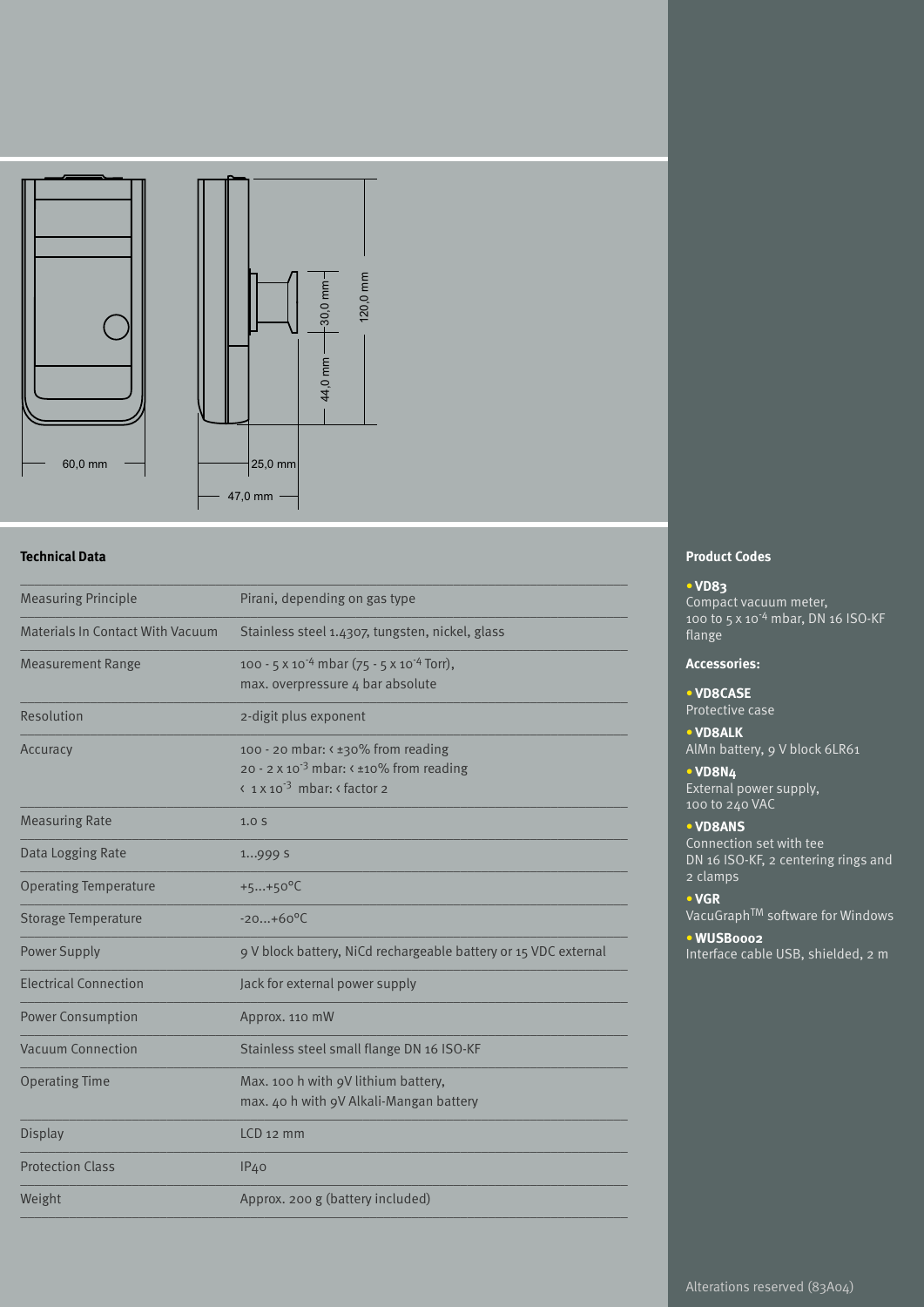

# **Compact Vacuum Meter / Data Logger** Absolute Pressure 100 to 1 x 10<sup>-3</sup> mbar

VD84 digital Pirani vacuum meter with exchangeable sensor head reads absolute pressure in the fine vacuum range.

It is available with USB interface and can be used as data logger.

VD84 can be operated with either battery or external power supply making it ideal for portable or fixed applications.



#### **Typical Applications**

- Monitoring of vacuum insulations  $\qquad \qquad$  External detachable sensor with  $\qquad \qquad$
- Evacuation of brake and air-conditioning systems
- Checking and setup of the control of the control of vacuum appliances
- Operational control and documentation of vacuum plants and pumps
- Service and maintenance
- Modern teaching aid with PC interface
- Recording and plotting of the contract measurement pump down diagrams
- Leak tests in the contract of the contract of the contract of the contract of the contract of the contract of the contract of the contract of the contract of the contract of the contract of the contract of the contract o
- Vacuum centrifugation and the setting of the setting of the setting of the setting of the setting of the set
- Coating plants
- Vacuum evaporators

#### **Benefits**

- DN 16 ISO-KF or 1/8"NPT male External detachable sensor with USB interface stainless steel small flange
- Temperature compensated

- The sensor is well protected against condensed solvents
- Long battery life due to clocked measurement
- 
- 
- 
- Precise push button readjustment measurements on PC
- Automatic switch off or continuous operation

Easy configuration of the vacuum  $\frac{1}{2}$  of the TM  $\frac{1}{2}$  of the TM software or thread directly at the instrument

Pirani sensor with durable ith and the Measuring rate of the data logger helix filament can be arbitrarily set by means of VacuGraph<sup>TM</sup> software or directly Excellent reproducibility selected at the instrument

Gas correction factors for correct<br>pressure readings

Online data transfer to PC via USB

Data logger functionality: Compact, easy to use Save up to 2000 measurements in the vacuum meter and push button Pressure units mbar, Torr, hPa data transfer to a PC; no PC connection is necessary during the Min/Max memory: measurement Storage and display

of high and low values VacuGraph<sup>TM</sup> software for saving and plotting

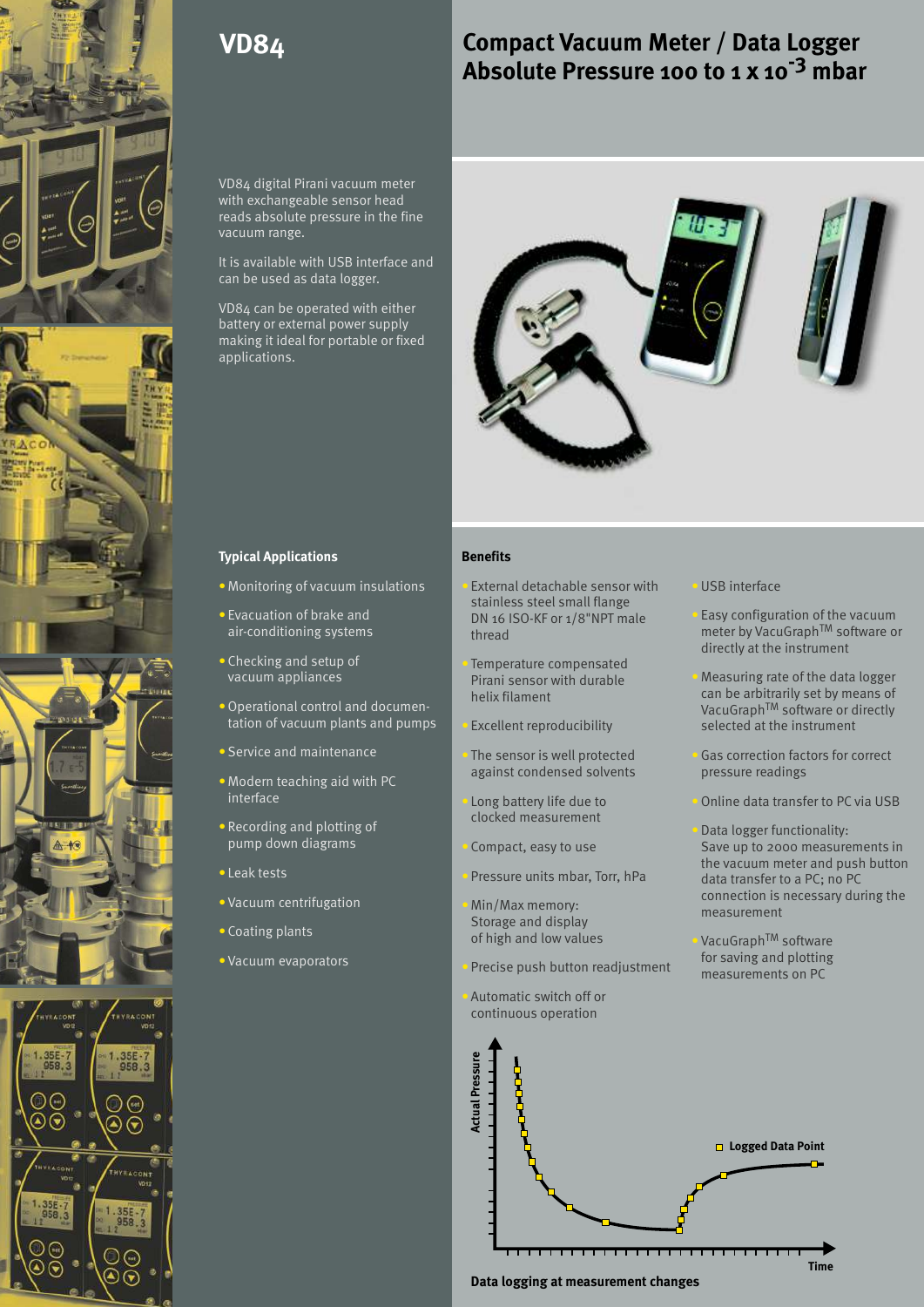

| <b>Measuring Principle</b>              | Pirani, depending on gas type                                                                                                                                |  |  |  |  |  |
|-----------------------------------------|--------------------------------------------------------------------------------------------------------------------------------------------------------------|--|--|--|--|--|
| <b>Materials In Contact With Vacuum</b> | Stainless steel 1.4305, tungsten, nickel, glass                                                                                                              |  |  |  |  |  |
| <b>Measurement Range</b>                | 100 - 1 x 10 <sup>-3</sup> mbar (75 - 1 x 10 <sup>-3</sup> Torr),<br>max. overpressure 4 bar absolute                                                        |  |  |  |  |  |
| Resolution                              | 2-digit plus exponent                                                                                                                                        |  |  |  |  |  |
| Accuracy                                | 100 - 20 mbar: < ± 30% from reading<br>20 - 1 x 10 <sup>-2</sup> mbar: < ± 10% from reading<br>$\frac{1}{2}$ x 10 <sup>-2</sup> mbar: $\frac{1}{2}$ factor 2 |  |  |  |  |  |
| <b>Measuring Rate</b>                   | 1.0 <sub>S</sub>                                                                                                                                             |  |  |  |  |  |
| Data Logging Rate                       | 1999 S                                                                                                                                                       |  |  |  |  |  |
| <b>Operating Temperature</b>            | $+5+50^{\circ}C$                                                                                                                                             |  |  |  |  |  |
| <b>Storage Temperature</b>              | $-20+60^{\circ}C$                                                                                                                                            |  |  |  |  |  |
| <b>Power Supply</b>                     | 9 V block battery (alt. NiCd rechargeable battery)<br>or 15 VDC external                                                                                     |  |  |  |  |  |
| <b>Electrical Connection</b>            | Jack for external power supply                                                                                                                               |  |  |  |  |  |
| <b>Power Consumption</b>                | Approx. 110 mW                                                                                                                                               |  |  |  |  |  |
| Vacuum Connection                       | Stainless steel small flange DN 16 ISO-KF or 1/8" NPT male thread                                                                                            |  |  |  |  |  |
| <b>Operating Time</b>                   | Max. 100 h with 9 V lithium battery,<br>max. 40 h with 9 V Alkali-Mangan battery                                                                             |  |  |  |  |  |
| <b>Display</b>                          | $LCD$ 12 mm                                                                                                                                                  |  |  |  |  |  |
| <b>Protection Class</b>                 | IP <sub>40</sub>                                                                                                                                             |  |  |  |  |  |
| Weight                                  | Approx. 200 g (battery included)                                                                                                                             |  |  |  |  |  |

### **Product Codes**

#### **VD84/1** •

Compact vacuum meter, 100 to  $1 \times 10^{-3}$  mbar, with probe type VSP841, DN 16 ISO-KF flange

#### **VD84/2** •

Digital compact vacuum meter, 100<br>to 1 x 10<sup>-3</sup> mbar, with probe type VSP842, 1/8" NPT male thread

#### **Accessories:**

**VSP841**  • Additional sensor, DN 16 ISO-KF flange

**VSP842**  • Additonal sensor, 1/8" NPT male thread

**VD8CASE** • Protective case

**VD8ALK** • AlMn battery, 9 V block 6LR61

**VD8N4** • External power supply, 100 to 240 VAC

**VD8ANS** •

Connection set with tee DN 16 ISO-KF, 2 centering rings and 2 clamps

**VGR**  • VacuGraph<sup>TM</sup> software for Windows

### **WUSB0002** •

Interface cable USB, shielded, 2 m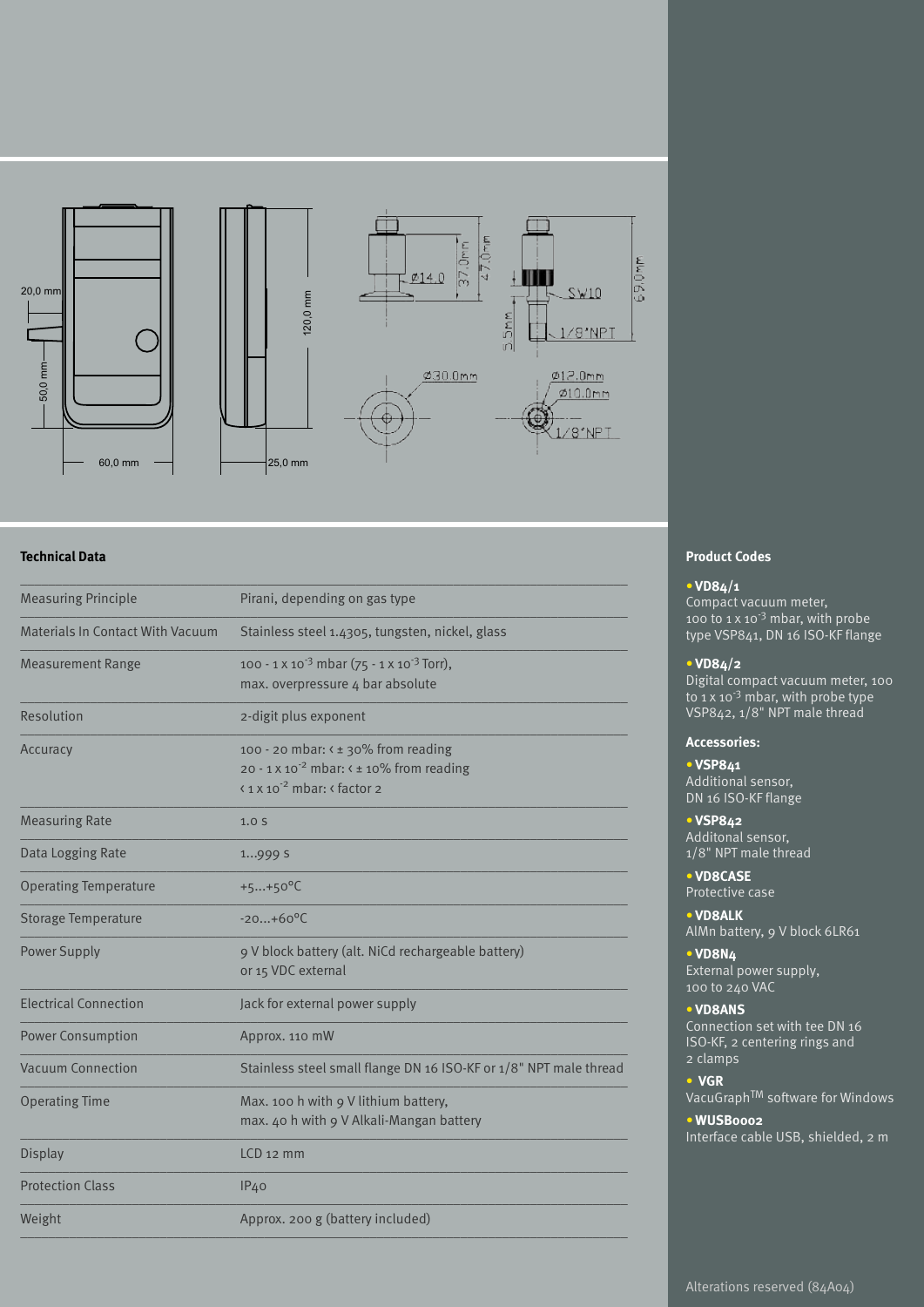

# **Compact Vacuum Meter / Data Logger -4 Absolute Pressure 1200 to 5 x 10 mbar**

VD85 digital vacuum meter reads pressure over 7 decades in the rough and fine vacuum range.

Its sensor combination of piezo and Pirani guarantees high resolution and precision over the whole range.

It is available with USB interface and can be used as data logger.

The VD85 can be operated with either battery or external power supply making it ideal for portable or stationary applications.



#### **Typical Applications**

- Checking and setup of vacuum appliances
- Diagnosis and documentation of vacuum pumps
- **Service and maintenance**
- Leak tests and the contract of the contract of the contract of the contract of the contract of the contract of the contract of the contract of the contract of the contract of the contract of the contract of the contract
- Graphical evaluation of the control of pump down diagrams
- Modern teaching aid with PC **All Contains the Container** interface
- Coating plants **Coating plants**
- Evaporators **Figure 2018**

#### **Benefits**

- Checking and setup of **All Property of All Property** of Demonstrating range due to **USB** interface combined piezo/Pirani sensor
	- resolution over the whole range directly at the instrument
	- **Excellent long term stability**
	-
	- Continuous pressure display over the whole range and a settle of the optionally measurements are saved
	- The Pirani sensor is active only the below 200 mbar<br>below 200 mbar
	- Pressure units mbar, Torr, hPa
	-
	-
	- Precise push button readjustment  $V^{\text{local}}$  VacuGraph<sup>TM</sup> software for saving
	- and continuous operation

Easy configuration of the vacuum High precision and optimal meter by VacuGraph<sup>TM</sup> software or

- Measuring rate of the data logger can be arbitrarily set by means of Rugged sensor (piezo/Pirani)  $\frac{1}{2}$  VacuGraph<sup>TM</sup> software or directly selected at the instrument
	- only on pressure change to reduce
	- Online data transfer to PC via USB

Data logger functionality: Min/Max memory: Storage and Save up to 2000 measurements in display of high and low values the vacuum meter and push button data transfer to a PC; no PC Gas correction factors for correct quasify connection increased to reduce the pressure readings measurement

Automatic switch off and plotting measurements on PC

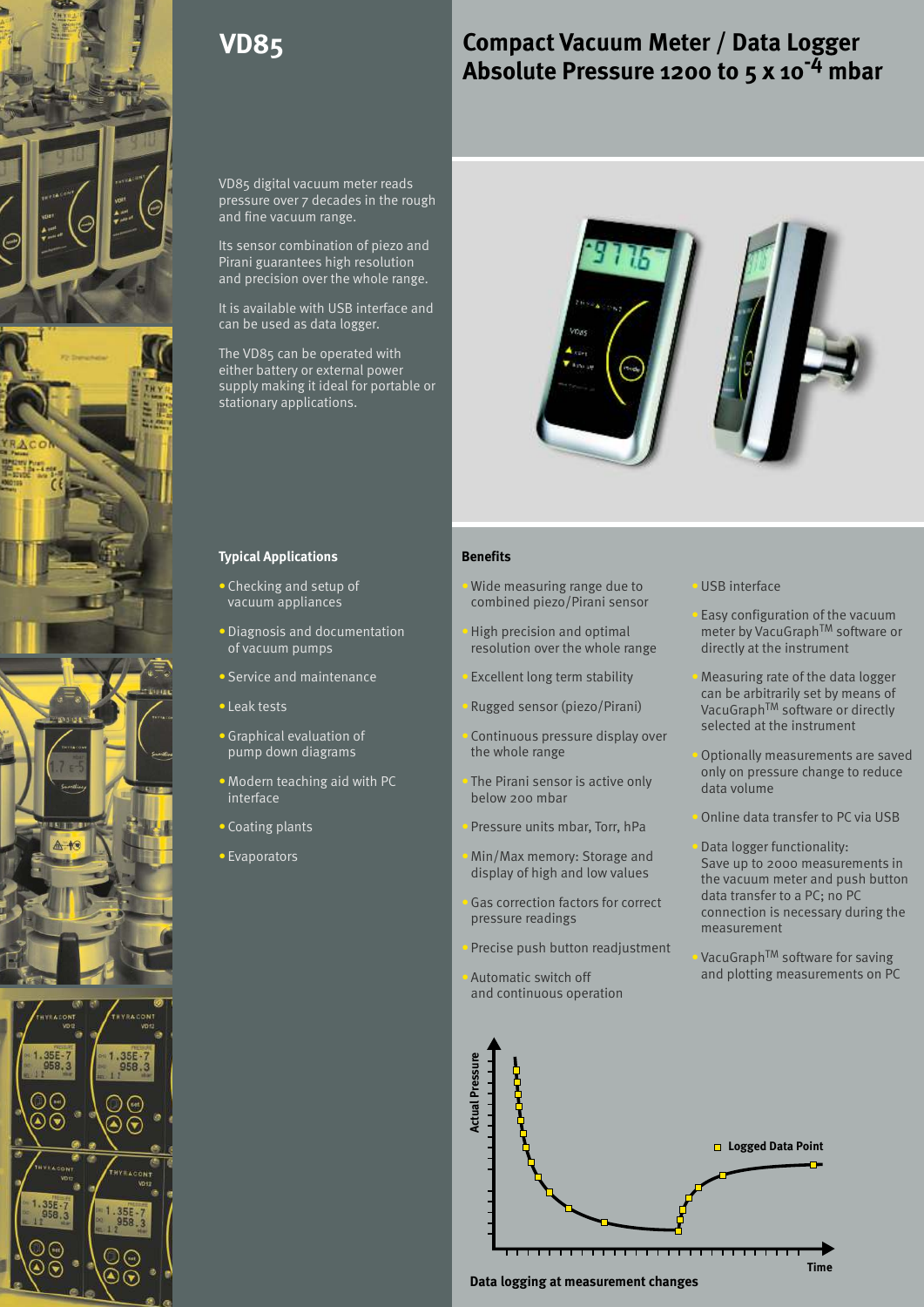

| <b>Measuring Principle</b>              | Piezo resistive, independent of gas type<br>Pirani, depending on gas type                                                                             |  |  |  |  |  |
|-----------------------------------------|-------------------------------------------------------------------------------------------------------------------------------------------------------|--|--|--|--|--|
| <b>Materials In Contact With Vacuum</b> | Stainless steel 1.4307, nickel, gold, tungsten, glass, FKM                                                                                            |  |  |  |  |  |
| <b>Measurement Range</b>                | 1200 - 5 x 10 <sup>-4</sup> mbar (900 - 5 x 10 <sup>-4</sup> Torr),<br>max. overpressure 2 bar absolute                                               |  |  |  |  |  |
| Resolution                              | 1200 - 1000 mbar: 1 mbar<br>1000 - 1 mbar: 0.1 mbar<br><1 mbar: 2-digit plus exponent                                                                 |  |  |  |  |  |
| Accuracy                                | 1200 - 10 mbar: ± 0.3% full scale<br>10 - 2 x 10 <sup>-3</sup> mbar: $\le$ ± 10% from reading<br>$\frac{2 \times 10^{-3} \text{ mbar}}{2}$ r factor 2 |  |  |  |  |  |
| <b>Measuring Rate</b>                   | 1.0 <sub>S</sub>                                                                                                                                      |  |  |  |  |  |
| Data Logging Rate                       | 1999 S                                                                                                                                                |  |  |  |  |  |
| <b>Operating Temperature</b>            | $+5+50^{\circ}C$                                                                                                                                      |  |  |  |  |  |
| Storage Temperature                     | $-20+60°C$                                                                                                                                            |  |  |  |  |  |
| <b>Power Supply</b>                     | 9 V block battery (alt. NiCd rechargable batt.) or 15 VDC external                                                                                    |  |  |  |  |  |
| <b>Electrical Connection</b>            | Jack for external power supply                                                                                                                        |  |  |  |  |  |
| <b>Power Consumption</b>                | Approx. 60 mW                                                                                                                                         |  |  |  |  |  |
| <b>Vacuum Connection</b>                | Stainless steel small flange DN 16 ISO-KF                                                                                                             |  |  |  |  |  |
| <b>Operating Time</b>                   | Max. 100 h with 9 V lithium battery,<br>max. 40 h with 9 V Alkali-Mangan battery                                                                      |  |  |  |  |  |
| <b>Display</b>                          | $LCD$ 12 mm                                                                                                                                           |  |  |  |  |  |
| <b>Protection Class</b>                 | IP <sub>40</sub>                                                                                                                                      |  |  |  |  |  |
| Weight                                  | Approx. 230 g (battery included)                                                                                                                      |  |  |  |  |  |
|                                         |                                                                                                                                                       |  |  |  |  |  |

## **Product Code**

#### **VD85** •

Compact vacuum meter,<br>1200 to 5 x 10<sup>-4</sup> mbar, DN 16 ISO-KF flange

## **Accessories:**

**VD8CASE** • Protective case

## **VD8ALK** •

**VD8N4**  • AlMn battery, 9V block 6LR61

External power supply, 100 to 240 VAC

#### **VD8ANS** •

Connection set with tee DN 16 ISO-KF, 2 centering rings and 2 clamps

#### **VGR**  •

VacuGraph<sup>TM</sup> software for Windows

#### **WUSB0002** •

Interface cable USB, shielded, 2 m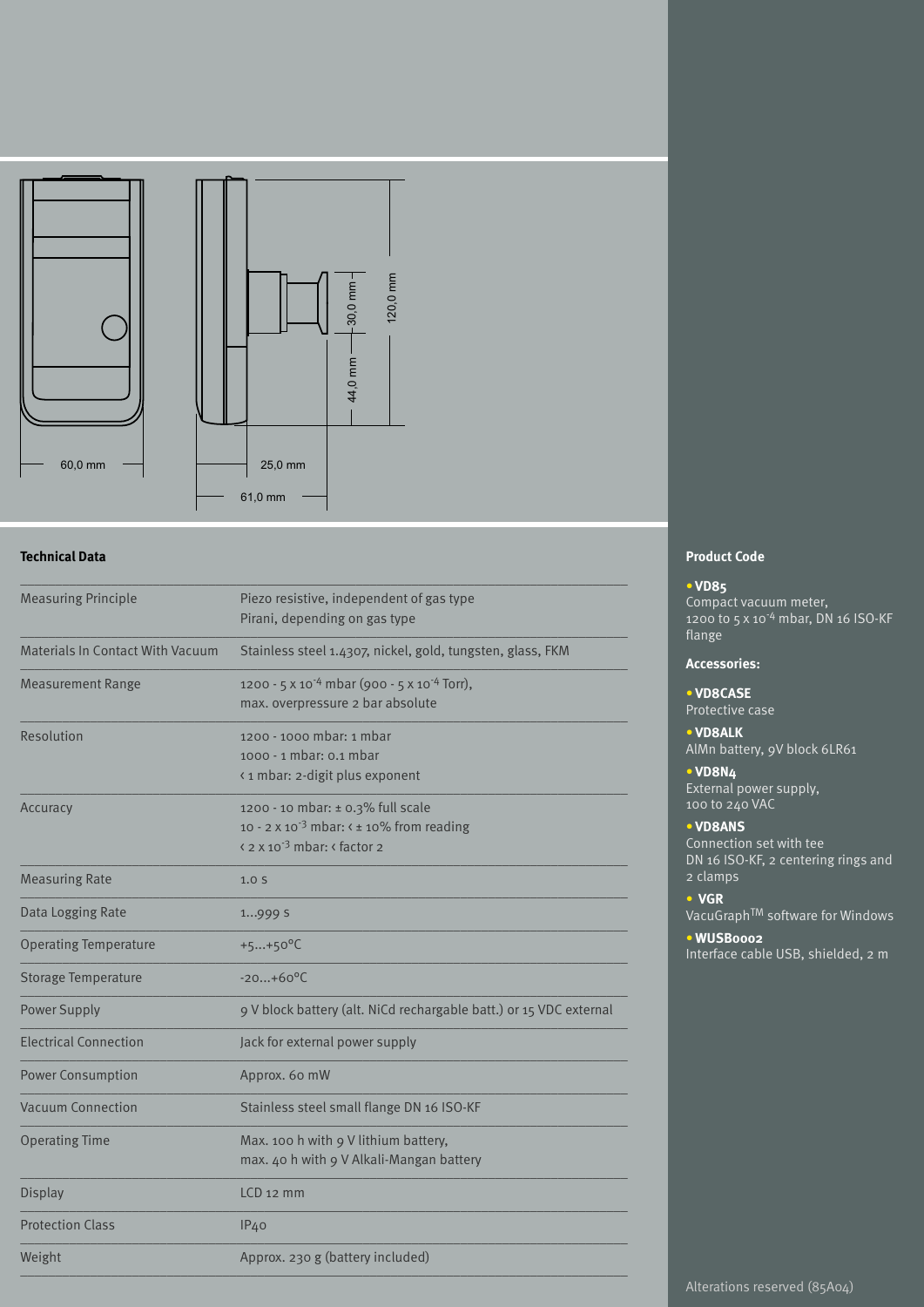

# **VGR**

VacuGraph<sup>TM</sup> software can save measurements, plot pressure diagrams for graphical evaluation, control your application in combination with our vacuum control units and calculate leakage rates.

VacuGraph<sup>TM</sup> is easy to use, self explanatory and suitable for all Thyracont instruments with either an USB, RS 232 or RS 485 interface.

Operating Systems: Windows Vista/7/8 (32bit and 64bit), minimum resolution 1024 x 768

### **Typical Applications**

- Documentation of measurements and solving of measurements and pump down curves
- Analysis of vacuum processes
- Visualization of pressure increase **CO** Easy adjustment of gauge
- • Programming set points

# **VacuGraphTM Windows**<sup>®</sup> Software



#### **Benefits**

Saving of measurements **Printing diagram** 

• Graphical display and evaluation of • Logarithmic or linear pressure measurements scales

Easy adjustment of gauge Units mbar, Torr or Pa parameters

Comparison of multiple plots

• Read out data of Thyracont **Remote control of vacuum** 

Easy installation and intuitive

Export data as ASCII text file  $\frac{p}{\log q}$ e. g. for Microsoft Excel

Leakage rate calculator

- 
- 
- PC based control by programming<br>setpoints
- data loggers controllers (keyboard lock/unlock, contoller active/inactive,...)
- operation Comfortable setting of instrument parameters in the configuration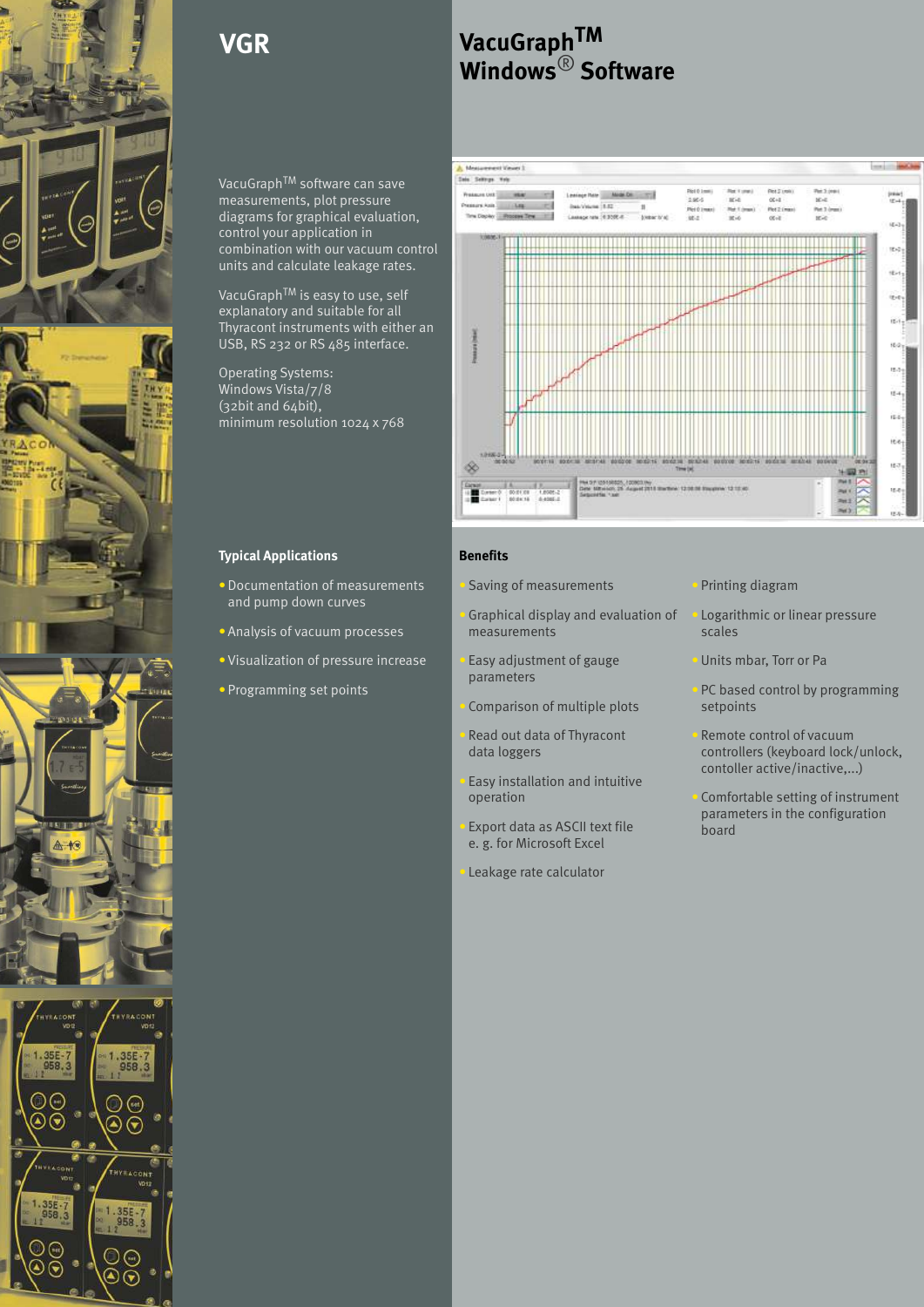

#### **Features**

|                                 | VD <sub>8</sub>           | VD <sub>6</sub>  | VD <sub>12</sub>          | VD <sub>10</sub> | <b>VSR</b>       | <b>VSP</b>                | <b>VSM</b>       | <b>VSH</b>       |
|---------------------------------|---------------------------|------------------|---------------------------|------------------|------------------|---------------------------|------------------|------------------|
| <b>Read measurements</b>        | $\boldsymbol{x}$          | $\boldsymbol{x}$ | $\boldsymbol{x}$          | $\boldsymbol{x}$ | $\boldsymbol{x}$ | $\boldsymbol{x}$          | $\boldsymbol{x}$ | $\boldsymbol{x}$ |
| <b>Program set points</b>       |                           | $\boldsymbol{x}$ | $\boldsymbol{\mathsf{x}}$ |                  | $\boldsymbol{x}$ | $\boldsymbol{x}$          | $\mathbf{x}$     | $\boldsymbol{x}$ |
| <b>Set hystereses</b>           |                           | $\boldsymbol{x}$ | $\boldsymbol{x}$          |                  |                  |                           |                  |                  |
| Read out data logger            | $\boldsymbol{x}$          |                  |                           |                  |                  |                           |                  |                  |
| Set data logger rate            | $\boldsymbol{x}$          |                  |                           |                  |                  |                           |                  |                  |
| <b>Start / Stop Control</b>     |                           | $\boldsymbol{x}$ | $\boldsymbol{x}$          | $\boldsymbol{x}$ |                  |                           |                  |                  |
| <b>Keyboard lock</b>            |                           | $\boldsymbol{x}$ | $\boldsymbol{x}$          | $\boldsymbol{x}$ |                  |                           |                  |                  |
| <b>Gas correction factors</b>   | $\boldsymbol{\mathsf{x}}$ | $\boldsymbol{x}$ | $\boldsymbol{x}$          |                  | $\mathbf{x}$     | $\boldsymbol{\mathsf{x}}$ | $\boldsymbol{x}$ | $\boldsymbol{x}$ |
| <b>Degas</b>                    |                           |                  |                           |                  |                  |                           |                  | $\boldsymbol{x}$ |
| <b>Instrument configuration</b> | $\boldsymbol{\mathsf{x}}$ |                  |                           |                  | $\mathbf{x}$     | $\boldsymbol{x}$          | $\boldsymbol{x}$ | $\boldsymbol{x}$ |

### **Product Codes**

**VGR** • VacuGraph<sup>TM</sup> Windows software

#### **Accessories:**

#### **WUSB0002**  • Interface cable 2m, for instruments with USB interface

**W0800002** • PC cable RS232, 2 m